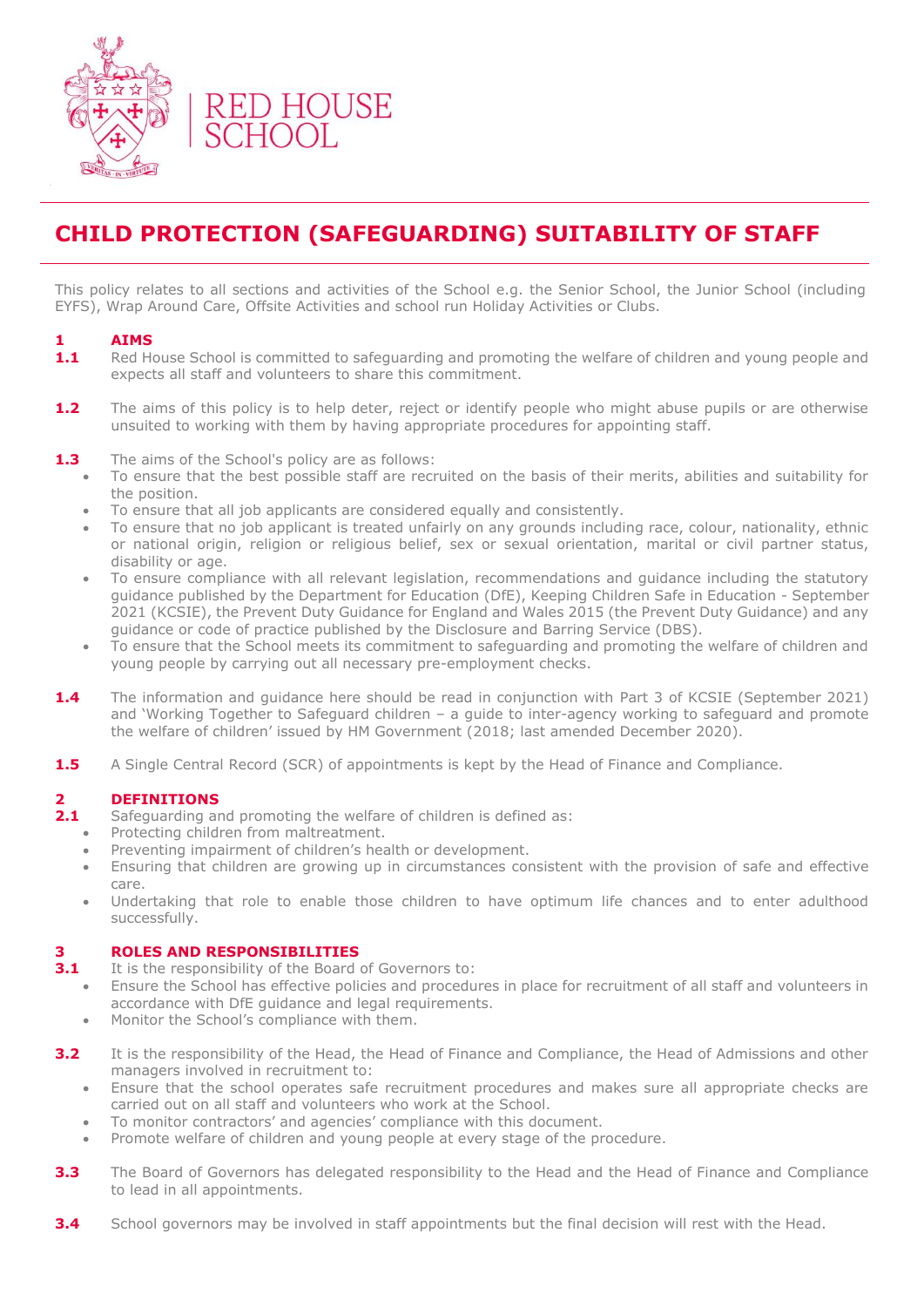# **4 SAFER RECRUITMENT PROTOCOLS**

- **4.1** The School's Child Protection (Safeguarding) Policy and its implementation follows guidance offered by the Hartlepool and Stockton Safeguarding Children Partnership (HSSCP). The guidance is that the following checks are made:
	- 1. Previous employment history
	- 2. ID
	- 3. Right to work in the UK
	- 4. Overseas check, where applicable
	- 5. Children's Barred List
	- 6. DBS Enhanced Disclosure
	- 7. Medical
	- 8. References
	- 9. Qualifications
	- 10. Disqualification from Childcare, where applicable
	- 11. Prohibition Teaching, where applicable
	- 12. Prohibition Management, where applicable

|                                                 |  | 3 | 5 | 6 | 8 | 9 | 10 | 12 |
|-------------------------------------------------|--|---|---|---|---|---|----|----|
| <b>Teachers</b>                                 |  |   |   |   |   |   |    |    |
| <b>Peripatetic Teachers</b>                     |  |   |   |   |   |   |    |    |
| <b>External Coaches/Club Supervisors</b>        |  |   |   |   |   |   |    |    |
| <b>Students</b>                                 |  |   |   |   |   |   |    |    |
| <b>Admin/Caretakers</b>                         |  |   |   |   |   |   |    |    |
| Self-employed Contractors in regulated activity |  |   |   |   |   |   |    |    |
| <b>Employees of Contractors*</b>                |  |   |   |   |   |   |    |    |
| Supply Staff*                                   |  |   |   |   |   |   |    |    |
| <b>Regular Volunteers (Unsupervised)</b>        |  |   |   |   |   |   |    |    |
| <b>Regular Volunteers (Supervised)*</b>         |  |   |   |   |   |   |    |    |
| Visitors/Guests/External speakers**             |  |   |   |   |   |   |    |    |
| <b>Members of School Council</b>                |  |   |   |   |   |   |    |    |

\*School must confirm that all necessary pre-employment checks have been carried out by the employing organisation and check the individual's ID and DBS Enhanced disclosure on arrival.

\*\* Senior Management Team (SMT) approval must be sought and a supervision matrix completed for supervised visitors. A Visiting Speaker form must be completed in advance of any visit.

- **4.2** The School operates safe recruitment procedures which ensure that appropriate checks are made on all staff and volunteers who work with children in regulated activity.
- **4.3** The following checks are completed on all staff working in regulated activity at Red House School: Greater detail is given below:
	- proof of identity, minimum of two documents, one of which should preferably be a current photographic ID and proof of address, e.g. passport, driving licence, recent utility bill (not mobile phone), bank statement, etc.
	- receipt of a minimum of two satisfactory references. In order to safeguard and promote the welfare of children, the School reserves the right to contact any previous employer, if appropriate.
	- proof that the candidate is eligible to work in the UK.
	- successfully completing an enhanced Disclosure and Barring Service check. DBS certificate checked by the Head for authenticity (document number and watermark) and for any convictions.
	- if the candidate is appointed to a management position, e.g. Head, member of the Senior Management Team (including non-teaching staff), Head of Department/Key Stage or Pastoral Leader, successful section 128, prohibition from management of independent school check.
	- if the candidate is registered on the DBS Update Register, successful DBS Update Register and Children's Barred List check.
	- Barred list checks are only made when the person is engaging in regulated activity at the school.
	- successful overseas and/or EEA member states check.
	- proof of qualifications, if not already provided.
	- successful completion of a Form of Declaration on Medical Fitness or a letter of declaration.
	- if the candidate is to be employed in, or has management responsibility for Early Years or later years (under 8's), successful completion of a Form of Declaration of Non-Disqualification from Childcare.
	- successful check that there are no Prohibition Orders (this applies to teaching staff only).
- **4.4** A recruitment checklist will be completed, signed, dated and placed on the employee's HR file as a record of the checks carried out. Once all checks have been completed they should be verified by the Head of Finance & Compliance and counter-signed by the Head.
- **4.5** A start date will not be confirmed until all checks are in place with the exception of the DBS certificate. A new member of staff can start work at the school while they wait for their DBS providing they do not have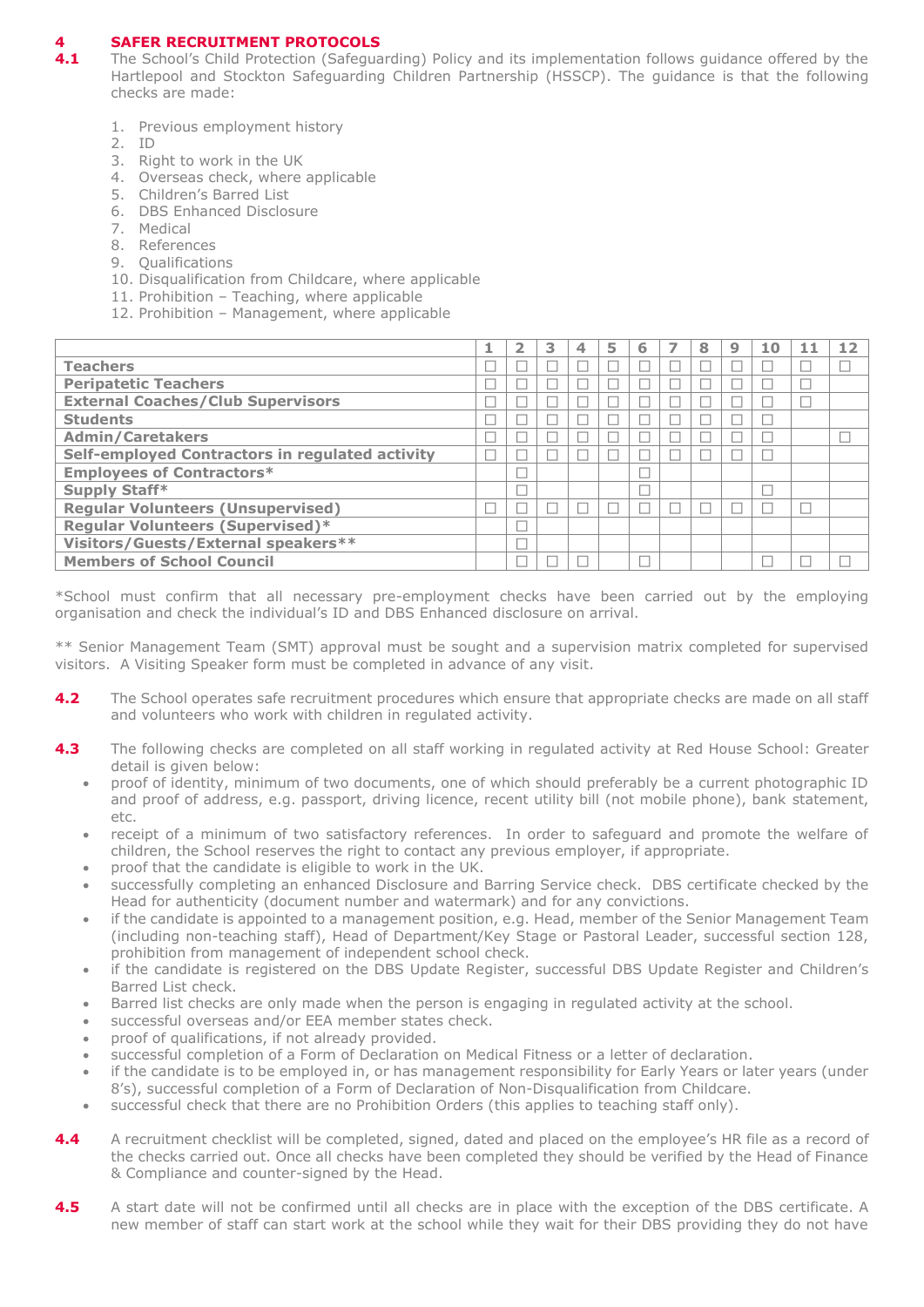unsupervised access or contact with pupils. The Pre-DBS Supervised Agreement proforma (Appendix A) should be used until the DBS is received.

# **5 REFERENCES**

- **5.1** The purpose of a reference is to obtain, in confidence, information on a candidate's employment history, qualifications, experience and/or an assessment of the candidate's suitability regarding KCSIE, for the job on offer.
- **5.2** For teaching and teaching assistant roles, a minimum of two references will be sought using the standard Reference Request form prior to interview. For all other roles, the school will endeavor to seek two references prior to interview.
- **5.3** On receipt, references should be checked to ensure that all specific questions have been answered satisfactorily and the referee should be contacted via telephone to check authenticity of the reference and provide further clarification as appropriate: for example, if the answers are vague or information is missing. They should also be compared for consistency with the information provided by the candidate on their application form. Any discrepancies should be taken up with the candidate.
- **5.4** If a reference is taken over the phone, detailed notes will be taken, dated and signed.
- **5.5** If references are not received in good time before appointment, they will be followed up by telephone and if necessary alternative referees approached. The Head will check all references.

#### **6 RIGHT TO WORK IN THE UK**

- **6.1** We have a duty under the Immigration Act (2016) to ensure that all our employees have leave to enter the UK and are not subject to a condition precluding them from taking up specified employment. It is, therefore, a condition of employment that proof of eligibility to work in the UK should be provided.
- **6.2** Acceptable documents, to prove the candidate's right to work in the UK, can be checked via HM Government website using the following link: [https://www.gov.uk/legal-right-work-uk.](https://www.gov.uk/legal-right-work-uk)
- **6.3** Failure to provide the necessary proof of eligibility will result in the withdrawal of the offer of employment.
- **6.4** The School is aware of the rules for employing migrant workers (October 2013) and that there is a fine of up to £10,000 for employing an illegal worker.

# **7 OVERSEAS CHECKS**

- **7.1** In addition, applicants who have lived/travelled abroad for more than 3 months will need to obtain a criminal records check from the relevant country.
- **7.2** The applicant will not be permitted to commence work until the overseas information has been received and is considered satisfactory by the School.

#### **8 DISCLOSURE AND BARRING SERVICE (DBS) CHECK**

- 8.1 It is a condition of employment that all employees must successfully complete an enhanced Disclosure and Barring Service (DBS) check, including a Barred List check where the individual will be engaged in regulated activity.
- 8.2 In the job offer letter, the selected candidate will be asked to complete an on-line application form which will be forwarded to them by Atlantic Data.
- 8.3 They will be requested to complete and submit the form on-line, and to provide the School with their chosen identity documents, as soon as possible.
- 8.4 A DBS check will be undertaken on all new appointments before the commencement of employment. Employees appointed on casual contracts, who will be working on an ad hoc basis, will be asked to register on the DBS update register.
- 8.5 If the candidate is already registered on the DBS update register, an on-line DBS Update Register check will be made. The candidate will be requested to bring their DBS certificate into School which will be checked by the Head for authenticity and any criminal offices. If the DBS certificate does not include a Children's Barred List check, then a full DBS enhanced disclosure with Barred List check will be completed.
- 8.6 A separate barred list check will be made if an individual will start work in regulated activity before the DBS certificate is available. The DBS application must be made before work commences. A risk assessment will be made and appropriate safeguards will be put in place, such as, loose supervision; these safeguards will be reviewed at least every two weeks and the person in question will be informed of these safeguards.

## **9 PORTABILITY OF DBS CERTIFICATE CHECKS**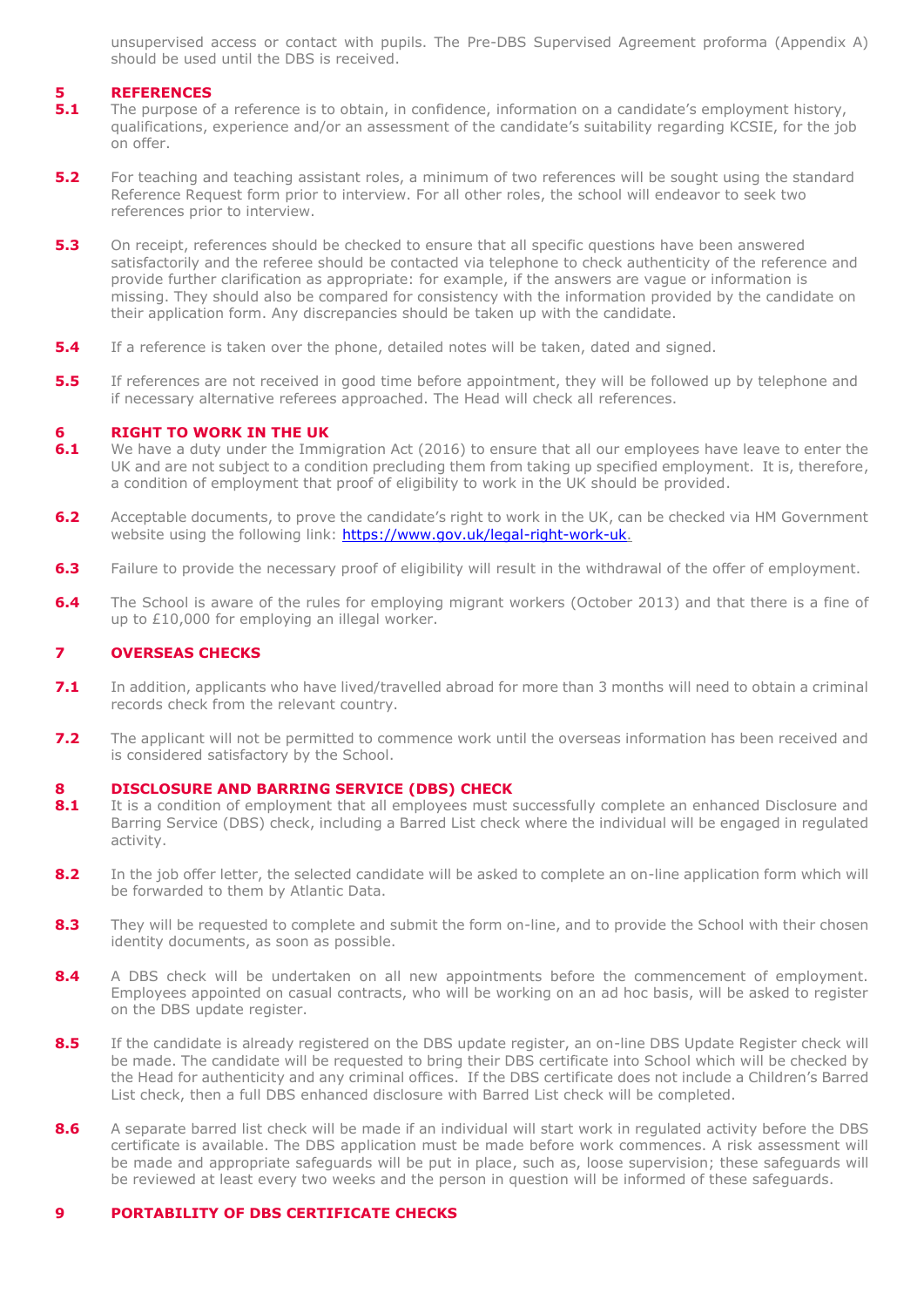**9.1** Staff may wish to join the DBS Update Service if they are likely to require another check in the future. Applicants may sign up to the Service for a fee of £13 per annum, which is payable by the applicant. This allows for portability of a DBS certificate across employers.

# **9.2** The School will:

- Obtain consent from the applicant to carry out an update search.
- Confirm the DBS certificate matches the individual's identity.
- Examine the original certificate to ensure that it is for the appropriate workforce and level of check, i.e. enhanced certificate/enhanced including barred list information.
- The Update check would identify and advise whether there has been any change to the information recorded, since the initial DBS certificate was issued. Applicants will be able to see a full list of those organisations that have carried out a status check on their account.

# **10 INDUCTION PROGRAMME**

10.1 All new employees will be given an induction programme, which will clearly identify the school policies and procedures, including the Child Protection (Safeguarding) Policy, the Staff Code of Conduct, and KCSIE, and make clear the expectations which will govern how staff carry out their roles and responsibilities.

### **11 PREVIOUS WORK OUTSIDE OF THE UK**

- 11.1 Where an individual has lived or worked abroad for a period greater than the duration of a tourist visa, within ten years of appointment, the candidate will be asked to provide a Certificate of Good Conduct, or equivalent, from the country in question.
- 11.2 The School will check the latest Home Office advice.
- 11.3 If a teacher has worked in an EEA member state, a check will be made using the Employer Access On-line Service.

### **12 MEDICAL FITNESS**

- **12.1** The School is legally required to verify the medical fitness of anyone to be appointed to a post at the School, after an offer of employment has been made but before the appointment can be confirmed.
- 12.2 All applicants are requested to complete a Form of Declaration of Medical Fitness or, as a minimum, provide a declaration in writing stating *'I know of no reason, on the grounds of mental or physical health, that would prevent me from discharging the full responsibilities required in the role of a … teacher at Red House School'.*
- 12.3 Where appropriate a doctor's medical report may be required.
- 12.4 This information will be reviewed against the Job Description and the Person Specification for the particular role, together with details of any other physical or mental requirements of the role.
- 12.5 The School is aware of its duties under the Equality Act 2010. No job offer will be withdrawn without first consulting with the applicant, obtaining medical evidence and considering reasonable adjustments.
- **12.6** The School will make reasonable adjustments to enable disabled people to carry out their duties effectively.

# **13 DECLARATION OF NON-DISQUALIFICATION FROM CHILDCARE**

13.1 Where a candidate is to be employed in, or has management responsibility for Early Years or later years (under 8's) a 'Declaration of Non-Disqualification from Childcare' is made before the appointment.

#### **14 PROHIBITION FROM TEACHING AND/OR MANAGEMENT**

14.1 Prohibition Orders are made by the Secretary of State. Prohibition checks, on anyone employed to carry out teaching work appointed since 1 April 2012 and/or management work from 12 August 2015, will be carried out using the Employer Access On-line Service.

# **15 TUPE**

- **15.1** Definition of TUPE TUPE stands for Transfer of Undertakings (Protection of Employment). A TUPE transfer happens when: an organisation, or part of it, is transferred from one employer to another or a service is transferred to a new provider, for example when another company takes over the contract for catering.
- **15.2** If staff are transferred under TUPE (where there is a gap of three months or less and all information is complete) information will be passed to the new employer and a note made on the register that details have been accepted under TUPE.

#### **16 SUPPLY STAFF**

**16.1** All supply staff engaged through an agency are checked for proof of identity.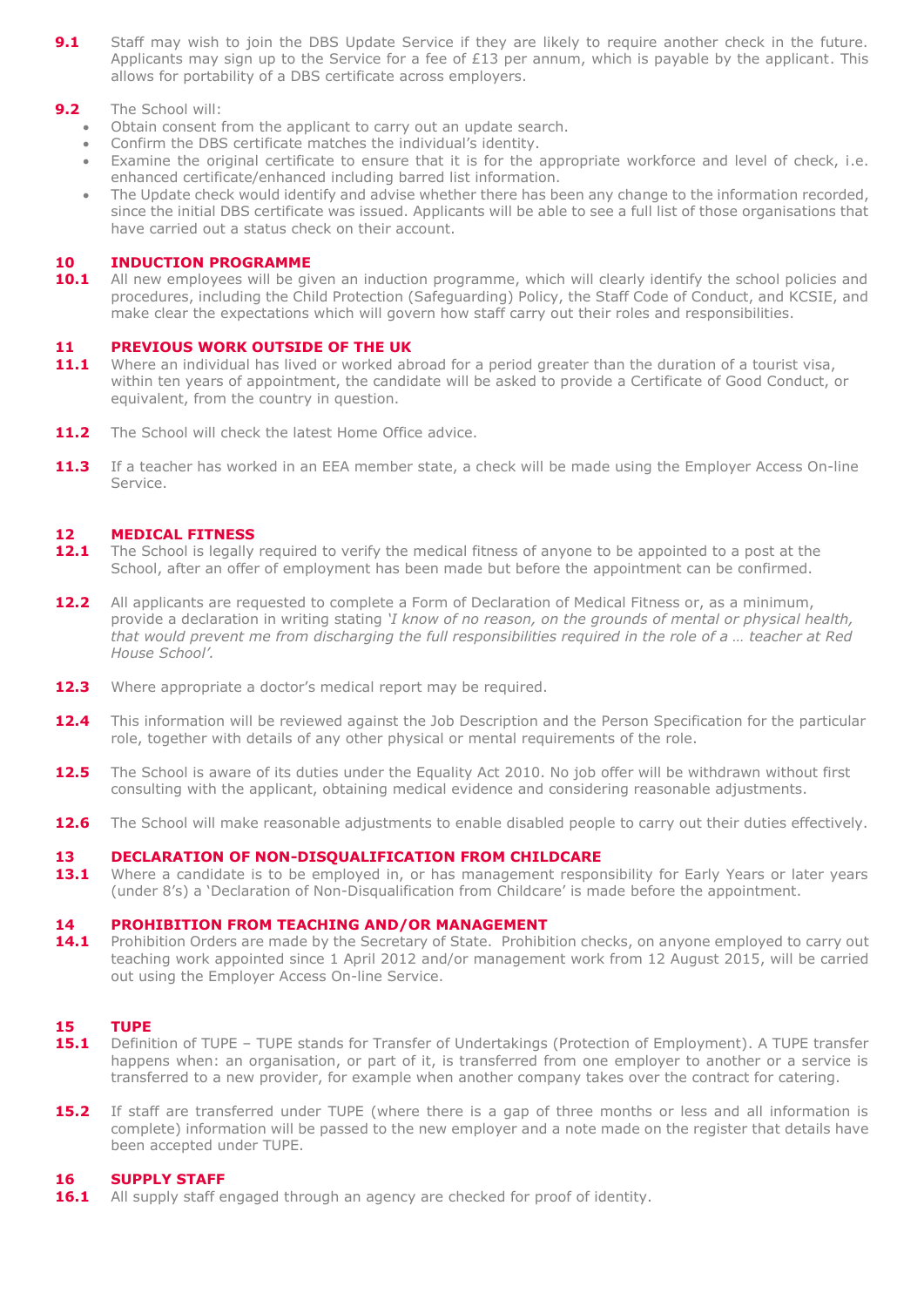- **16.2** Agencies providing supply staff are required to complete an agency vetting form provided by the School which provides written notification of the required employment checks carried out by the agency including an enhanced DBS check.
- **16.3** The School will check the identity of supply staff, in addition to the check made by an agency to ensure that the person presenting themselves for work is the same person on whom checks have been made.
- **16.4** Those supply staff employed directly by the School go through the same recruitment procedures used in the employment of staff.
- **16.5** A new enhanced DBS check will be carried out on any individual who has a break in service of more than 12 weeks, if they are not registered on the DBS Update Register.

#### **17 AGENCY STAFF/LONG TERM CONTRACTORS**

- **17.1** Those contractors (including club leaders, therapists, etc.) who are working at the School on a long term basis should be subjected to the same checks as supply staff.
- **17.2** Written confirmation that these checks have been carried out will be sought from their employer.
- **17.3** If the contractor is self-employed, full staff recruitment checks will be carried out.
- 17.4 The School will check the identity of contractors on arrival.
- **17.5** A record of the check will be placed on the SCR.

#### **18 CONTRACTORS – TRADESMEN**

- **18.1** During school hours, when pupils are on site, all tradesmen will be fully supervised by a member of the Facilities Team.
- **18.2** They will be issued with a visitor pass and a blue lanyard marked 'supervised contractor'. This ensures they are easily identifiable by staff and pupils, who can report any concerns immediately (e.g. if they are seen unsupervised) to the Head of Finance and Compliance.
- 18.3 During school holidays, when there may be several different tradesmen/contractors on site, they will be issued with a visitor pass and a green 'unsupervised contractor' lanyard. Holiday club and Sports Camp leaders will be made aware of all activity in the school and will ensure that all children are supervised by a staff member at all times.

#### **19 THE BOARD OF GOVERNORS**

- **19.1** Governors who are volunteers are treated on the same basis as other volunteers, that is, an enhanced DBS check with barred list check should only be requested if the governor will be engaged in regulated activity.
- **19.2** The Board of Governors requires an enhanced DBS check, without a barred list check, on an individual as part of the appointment process for governors.
- **19.3** The Chair of Governors requires an enhanced DBS check countersigned by the Secretary of State.
- **19.4** In addition, checks will be made on: identity; right to work in the UK; overseas checks, where applicable; prohibition from teaching (only if the person will carry out teaching work); disqualification from childcare, where applicable and a section 128, prohibition from management of independent schools.
- **19.5** All checks are made in advance of the appointment or as soon as practicable after appointment.

#### **20 DEALING WITH CONVICTIONS**

- 20.1 Red House School actively promotes equality of opportunity for all with the right mix of talent, skills and potential and welcome applications from a wide range of candidates, including those with criminal records. We select candidates for interview based on their skills, qualifications and experience. Having a criminal record will not necessarily exclude anyone from working at the school.
- **20.2** The School operates a formal procedure if a DBS certificate is returned with details of convictions.
- 20.3 Consideration will be given to the Rehabilitation of Offenders Act 1974 and also:
	- The nature, seriousness and relevance of the offence.
	- How long ago the offence occurred.
	- One-off or history of offences.
	- Changes in circumstances.
	- Decriminalisation and remorse.
- **20.4** A formal meeting will take place face-to-face to establish the facts with the Head of Finance and Compliance. A decision will be made following this meeting. In the event that relevant information (whether in relation to previous convictions or otherwise) is volunteered by an applicant during the recruitment process or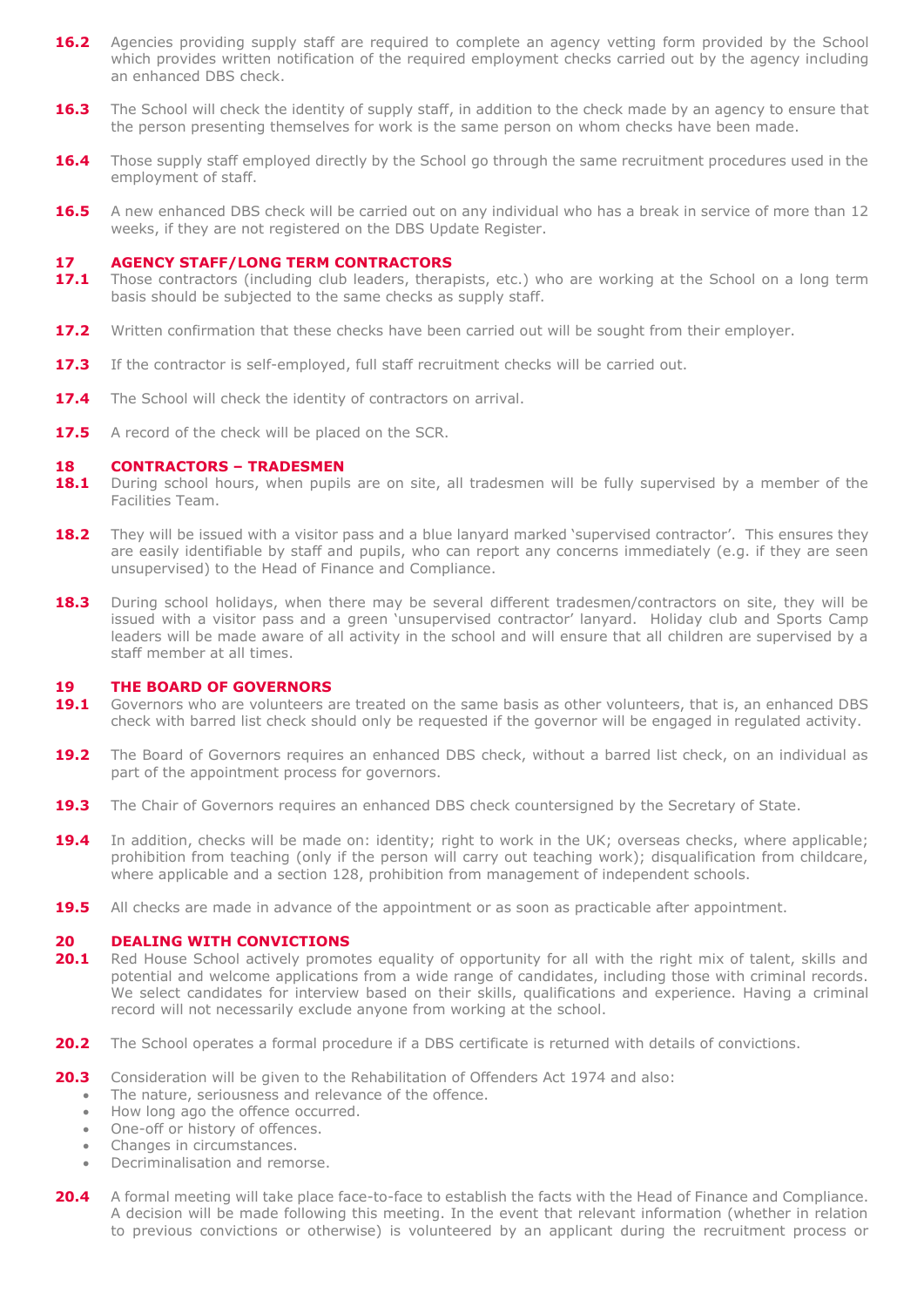obtained through a disclosure check, the Head of Finance and Compliance will evaluate all of the risk factors above before a position is offered or confirmed.

- **20.5** If an applicant wishes to dispute any information contained in a disclosure, they may do so by contacting the DBS. In cases where the applicant would otherwise be offered a position were it not for the disputed information, the School may, where practicable and at its discretion, defer a final decision about the appointment until the applicant has had a reasonable opportunity to challenge the disclosure information.
- **20.6** An enhanced DBS is required for all positions at Red House School. All application forms, job adverts and recruitment briefs will contain a statement that a DBS will be requested in the event of the individual being offered the position.
- **20.4** We encourage all applicants called for interview to provide details of their criminal record at an early stage in the application process, except for certain spent convictions and cautions which are 'protected' so not subject to employers and that cannot be considered.
- **20.5** The School requests that any information not subject to this filtering is sent under separate, confidential cover, to the Head within Red House School. The School guarantees that this information will only be seen by those who need to see it as part of the recruitment process.
- 20.6 The Exceptions Order to the Rehabilitation of Offenders Act 1974 allows Red House School to ask questions about all convictions, irrespective of whether they are 'spent' or 'unspent'.
- **20.7** We ensure that all those in the School, who are involved in the recruitment process, have been suitably trained to identify and assess the relevance and circumstances of offences. The School also ensures that they have received appropriate guidance and training in the relevant legislation relating to the employment of ex-offenders e.g. The Rehabilitation of Offenders Act 1974.
- **20.8** At interview, or in discussion, the School ensures that an open and measured discussion takes place on the subject of any offences or other matter that might be relevant to the position. Failure to reveal information that is directly relevant to the position sought could lead to withdrawal of an offer of employment. In this situation, Red House School will discuss any matter revealed in a disclosure with the person seeking the position before withdrawing a conditional offer of employment.

#### **21 SUPERVISED VISITORS (AND THE PREVENT DUTY)**

- **21.1** The Prevent Duty Guidance requires the School to have clear protocols for ensuring that any visiting speakers, whether invited by staff or by pupils, are suitable and appropriately supervised. Staff must complete a Supervised Visitor Form (Appendix B) and ask a member of SMT to approve the visit.
- 21.2 The School is not permitted to obtain a DBS disclosure or Children's Barred List information on any visiting speaker who does not engage in regulated activity at the School or perform any other regular duties for or on behalf of the School.
- **21.3** All visiting speakers will be subject to the School's usual visitors signing in protocol. For example, they must sign in at reception giving their name, organisation (if appropriate), car registration number, person they are visiting and time of arrival. This will include signing in and out at Reception, the wearing of a visitor's badge at all times and being escorted by a fully vetted member of staff between appointments.
- 21.4 The school secretary or member of staff admitting the visitor to the school must take responsibility for the visitor, as the admitting adult, and take a copy of their photo ID.
- 21.5 All visitors entering the school must be issued with a visitors' pass.
- **21.6** Any member of staff admitting an adult through any other door is personally responsible for ensuring the visitors details are entered in the visitors' book. This is particularly important if the visitor is not personally known to the member of staff.
- **21.7** Unless the admitting adult recognises the visitor and knows his/her business at the school (s)he will:
	- Establish the identity of the visitor (if appropriate asking for photo identification e.g. driving licence).
	- Establish the purpose of the visit before admitting the visitor to the school and will ensure that the visitor.
	- Ensure (s)he enters adequate details in the visitors' book.
- 21.8 If in any doubt about the visitor, (s)he must be asked to wait and a member of SMT informed immediately.
- 21.9 Office staff must check the visitors' book during the lunch break and at the end of the school day to ensure that all visitors entered in the book have a departure time against their names or if not that they have left the school.
- 21.10 Any unaccompanied adult not recognised by a member of staff and not wearing a visitors' badge must be engaged with. A polite enquiry 'can I help?' is required to start ascertaining if they are a *bone fide* visitor to the school.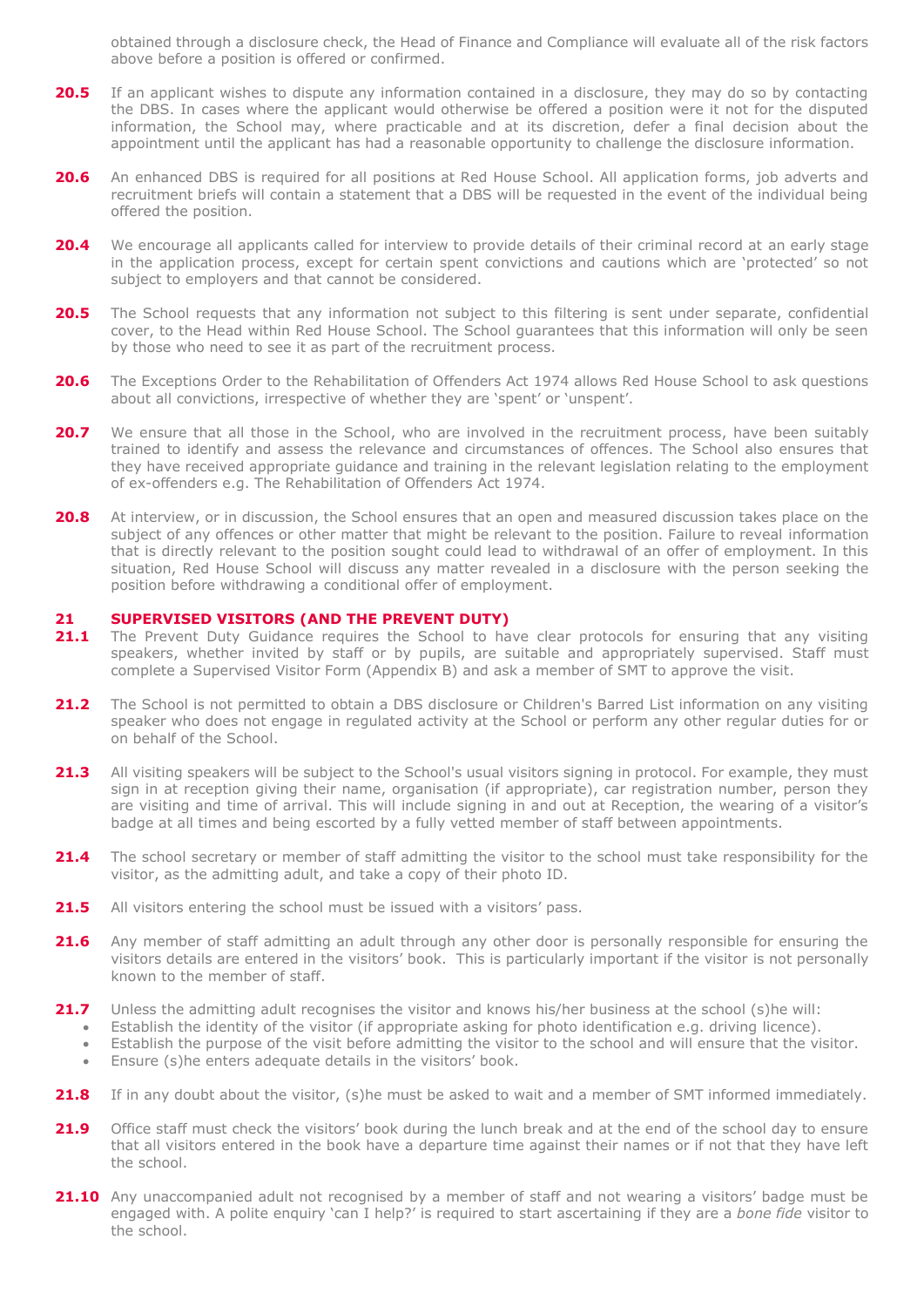- 21.11 At no point must visitors be left alone unsupervised with children.
- **21.12** The School will also obtain such formal or informal background information about a visiting speaker as is reasonable in the circumstances to decide whether to invite and/or permit a speaker to attend the School. In doing so, the School will always have regard to the Visitors Policy, the Prevent Duty Guidance and the definition of 'extremism' set out in KCSIE which states:

'Extremism' is vocal or active opposition to fundamental British values, including democracy, the rule of law, individual liberty and mutual respect and tolerance of different faiths and beliefs. We also include in our definition of extremism calls for the death of members of our armed forces, whether in this country or overseas. Terrorist groups very often draw on extremist ideas developed by extremist organisations.'

- 21.13 In fulfilling its Prevent Duty obligations the School does not discriminate on the grounds of race, colour, nationality, ethnic or national origin, religion or religious belief, sex or sexual orientation, marital or civil partner status, disability or age.
- 21.14 The following information is to be on display in both the Junior School and the Senior School reception areas.

# **WELCOME TO RED HOUSE SCHOOL**

In order to meet our statutory responsibilities regarding the safeguarding of children and the health and safety of all on site, you are asked to note the following information:

- All visitors must sign in and out of the Visitors Book at reception.
- Visitors' badges must be on display at all times.
- Visitors are to be accompanied by a member of staff at all times, unless waiting in a designated area.
- If you have had an accident whilst on site, please inform someone before you leave. First aid is available at the School Office
- Should the evacuation alarm sound, you must accompany the member of staff you are with to the fire assembly point.

# **22.1 EXTERNAL SPEAKERS**<br>**22.1** In addition to the proces

- **22.1** In addition to the procedures outlined above, the following points must also be observed when a visiting speaker is invited to speak to a group of pupils:
	- Staff must complete a Supervised Visitor form (Appendix B) and ask a member of SMT to approve the visit.
	- Prior to booking a visiting speaker, the member of staff must complete the form below and gain permission from a member of the SMT. Details of the subject matter and background/qualifications of the speaker must be discussed.
	- The visiting speaker must be made aware of the School's ethos and its support of Fundamental British Values.
	- If the visitor is new to the school, the member of staff inviting them in to talk to the children should do reasonable background checks on the person (for example, entering their name and organisation into Google search). If this raises any concerns about the speaker, these concerns must be discussed with a member of staff immediately, and the visit cancelled if necessary.
	- All speakers are required to bring and show a form of identification on their arrival.
	- All visitors entering the school must be issued with a visitors' pass.
	- The staff member responsible for the speaker should check any material e.g. PowerPoint, presentations,
	- leaflets, etc. ideally prior to the day of the visit, or as a minimum before the talk/presentation takes place. • The organising member of staff is responsible for hosting the visitor throughout their visit and should not leave the visitor alone during their visit.
	- Visitors should be returned to reception at the end of the visit.
	- Should a member of staff object to anything being said or shown during a presentation, they must challenge the speaker. The talk should be stopped if a member of staff is not happy with its content.

# **23 DBS CLEARANCE**

23.1 A DBS certificate is not required for a visitor who is coming into school on a one-off/ad hoc basis to talk to/teach the children but they must be fully supervised by a member of staff at all times.

# **24 ONGOING EMPLOYMENT**

24.1 Red House School recognises that safer recruitment and selection is not just about the start of employment, but should be part of a larger policy framework for all staff. The school will therefore provide ongoing training (CPD) and support for all staff, as identified through the annual staff appraisal procedure.

# **25 RECORD RETENTION/DATA PROTECTION**

26.1 The School is legally required to undertake the above pre-employment checks. Therefore, if an applicant is successful in their application, the School will retain on their personnel file any relevant information provided as part of the application process. This will include copies of documents used to verify identity, right to work in the UK, medical fitness and qualifications. Medical information may be used to help the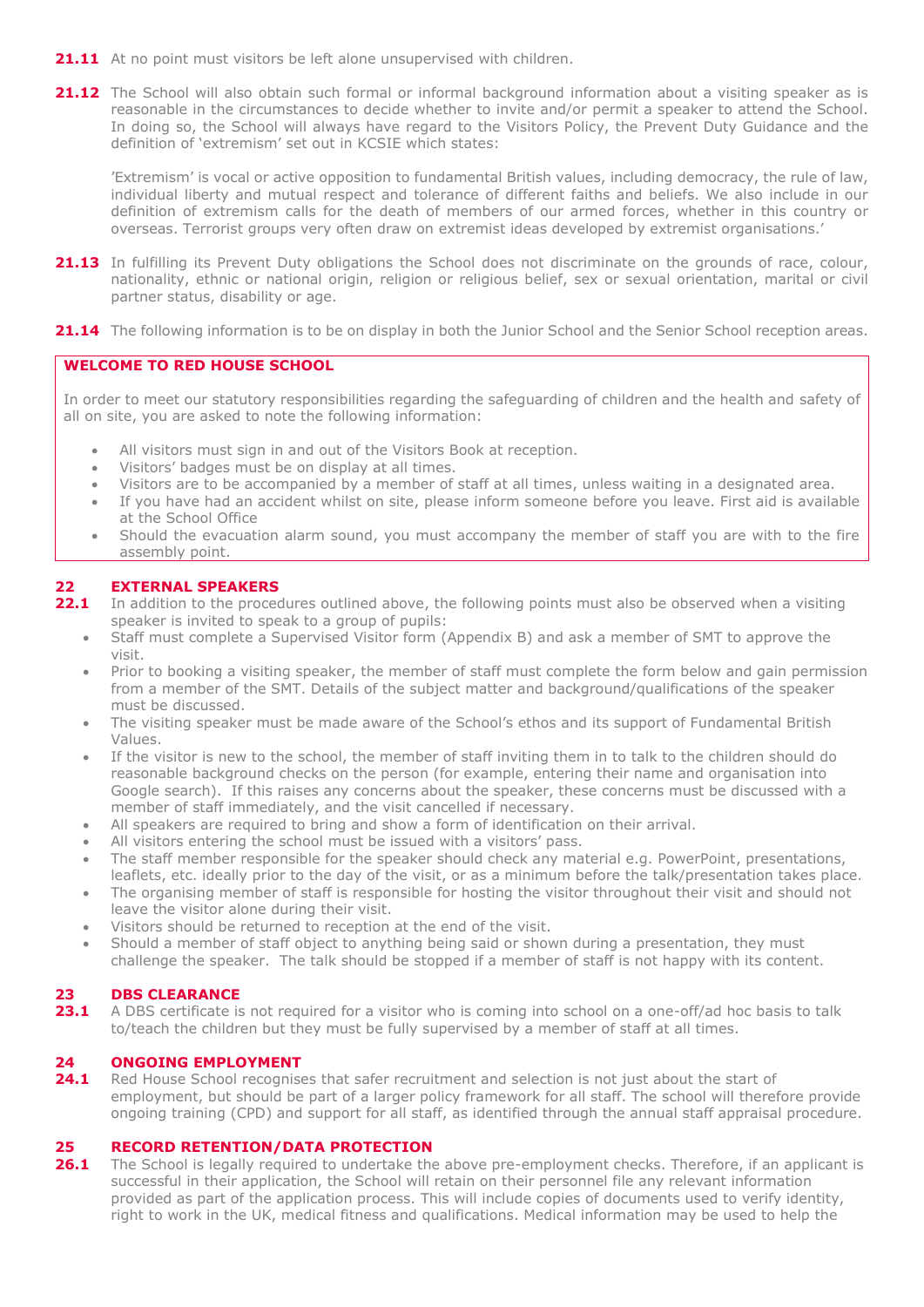School to discharge its obligations as an employer, e.g. so that the School may consider reasonable adjustments if an employee suffers from a disability or to assist with any other workplace issue.

- 26.2 This documentation will be retained by the School for the duration of the successful applicant's employment with the School. All information retained on employees is kept centrally in the Head's Study in a locked and secure cabinet.
- **26.3** Red House School will retain all interview notes on all unsuccessful applicants for a period of 6 months, after which time the notes will be confidentially destroyed (i.e. shredded). The 6-month retention period is in accordance with the General Data Protection Regulations (GDPR) [DPA18].

# **27 MONITORING AND EVALUATION**<br>**27.1** The Head of Finance and Compliance

**27.1** The Head of Finance and Compliance will be responsible for ensuring that this policy is monitored and evaluated throughout the school. This policy will be updated annually by the Head of Finance and Compliance and will be presented to the Head to report to the Board of Governors.

> Reviewed by A Tomlinson May 2022 Ratified by School Council May 2022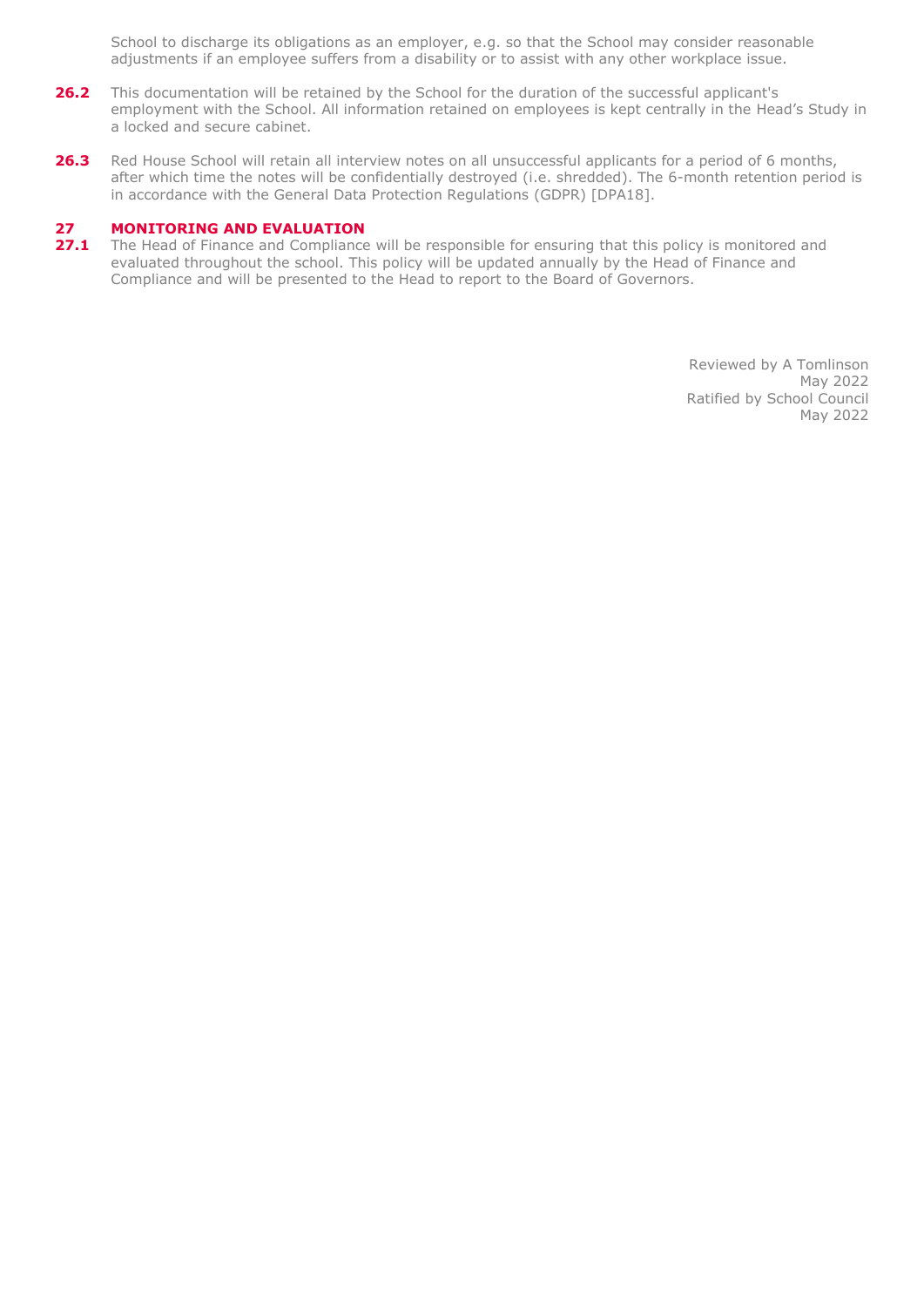# **APPENDIX A: PRE-DBS SUPERVISION AGREEMENT FORM**





# **PRE-DBS SUPERVISION AGREEMENT**

NAME:

# POST TITLE:

START DATE:

| <b>CHECKLIST ITEM</b>                             | <b>INITIALS</b> | <b>DATE</b> |
|---------------------------------------------------|-----------------|-------------|
| Prohibition check (teachers/teaching work)        |                 |             |
| Section 128 List (Management positions only)      |                 |             |
| <b>EEA state Sanctions</b>                        |                 |             |
| TP online barred list check                       |                 |             |
| Overseas check (cert of good conduct/police cert) |                 |             |
| Pre DBS supervision letter agreed                 |                 |             |
| ID check                                          |                 |             |

| <b>DATE</b> | <b>EMPLOYEE SIGNATURE</b>                                                                                      | <b>SUPERVISOR SIGNATURE</b>                                                                                    |
|-------------|----------------------------------------------------------------------------------------------------------------|----------------------------------------------------------------------------------------------------------------|
| Week ending | I agree to be supervised by<br>until my DBS check is cleared and my<br>references are received and approved.   | I agree to supervise<br>until his/her DBS check is cleared and<br>references are received and approved         |
|             | I understand I will not have any<br>unsupervised contact with pupils until my<br>DBS is received and approved. | I understand I will not have any<br>unsupervised contact with pupils until<br>my DBS is received and approved. |
|             |                                                                                                                |                                                                                                                |
|             |                                                                                                                |                                                                                                                |
|             |                                                                                                                |                                                                                                                |